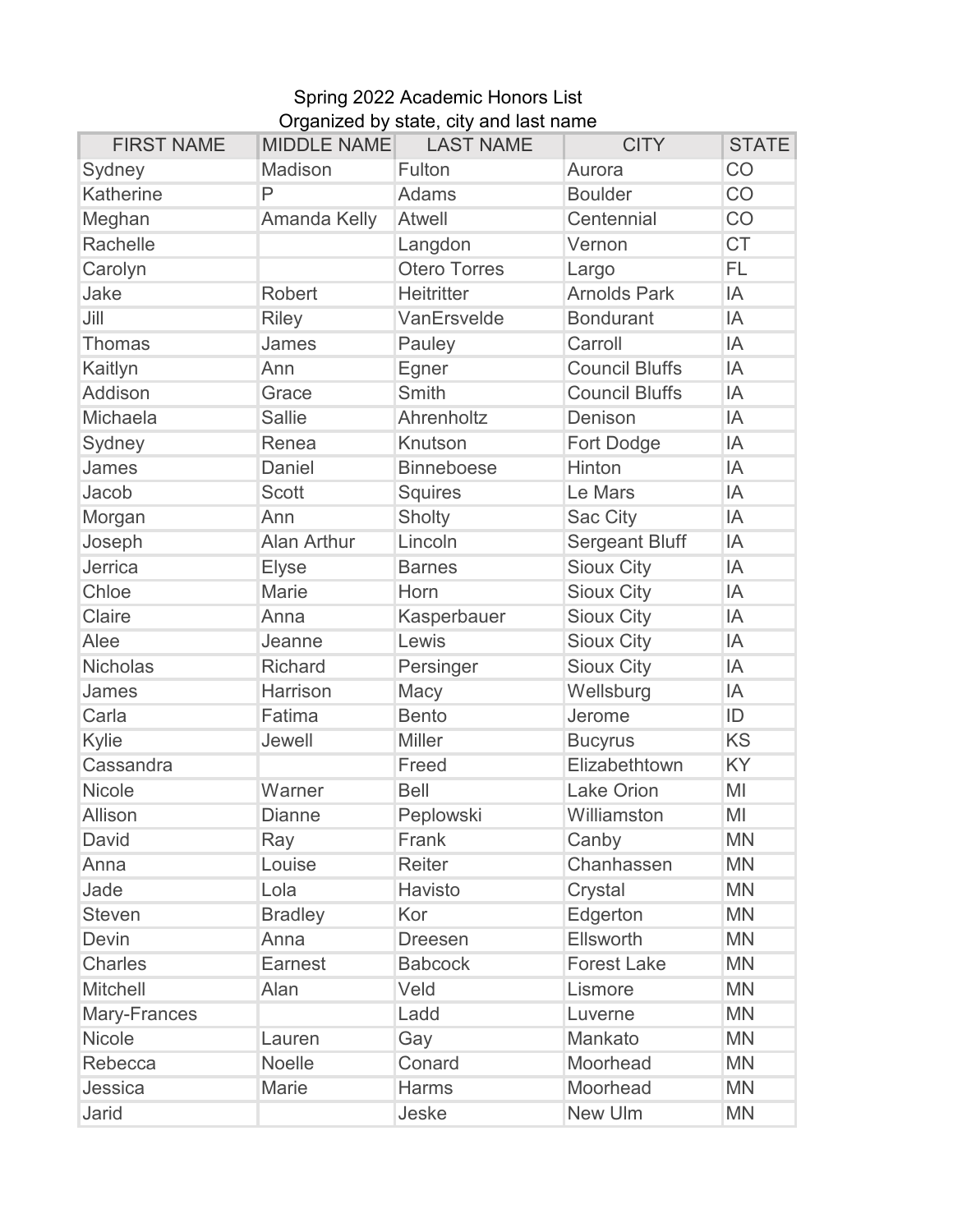| Morgan         | Kelley         | <b>Skeim</b>   | Newfolden               | <b>MN</b> |
|----------------|----------------|----------------|-------------------------|-----------|
| Michael        | Anthony        | Duren          | <b>Red Wing</b>         | <b>MN</b> |
| Caleb          | Michael        | Christenson    | Rochester               | <b>MN</b> |
| Madison        | Sophia         | <b>Stevens</b> | Rochester               | <b>MN</b> |
| Yeelor         | <b>Moses</b>   | Gbalea         | <b>Saint Cloud</b>      | <b>MN</b> |
| Cole           | James          | Carlson        | <b>White Bear Lake</b>  | <b>MN</b> |
| <b>Travis</b>  | P              | Anderson       | Sanford                 | <b>NC</b> |
| Angela         | Jean           | <b>Bertsch</b> | Ashley                  | <b>ND</b> |
| Griffin        |                | Nelson         | Williston               | <b>ND</b> |
| Jessie         | <b>Thomas</b>  | Sullivan       | Albion                  | <b>NE</b> |
| Megan          | Louise         | Hansen         | Arlington               | <b>NE</b> |
| Averi          | Elizabeth      | <b>Devish</b>  | Columbus                | <b>NE</b> |
| Amber          | <b>Marie</b>   | Sanne          | Columbus                | <b>NE</b> |
| Wendy          | Marie          | Love           | Omaha                   | <b>NE</b> |
| Aubrey         | <b>Justine</b> | Phelps         | Omaha                   | <b>NE</b> |
| Isabel         | <b>Teresa</b>  | Romero         | Omaha                   | <b>NE</b> |
| Madisyn        | Grace          | <b>Hass</b>    | Papillion               | <b>NE</b> |
| Emily          | Laurel         | <b>Schnell</b> | <b>South Sioux City</b> | <b>NE</b> |
| Kaleb          | Douglas        | Peterson       | <b>Beresford</b>        | <b>SD</b> |
| Marleigh       | Meadow         | Hulm           | <b>Bison</b>            | <b>SD</b> |
| Samantha       | Jean-Marie     | Nepper         | <b>Black Hawk</b>       | <b>SD</b> |
| Anna           | Lisa           | <b>Simons</b>  | <b>Black Hawk</b>       | <b>SD</b> |
| Sarah          | Anne           | Angelo         | <b>Box Elder</b>        | <b>SD</b> |
| Stephen        | Jeffrey        | <b>Bakke</b>   | <b>Brandon</b>          | <b>SD</b> |
| Jeniah         | Alycia         | Johnson        | <b>Brandon</b>          | <b>SD</b> |
| Courtney       | <b>Ilene</b>   | Moeller        | <b>Brandon</b>          | <b>SD</b> |
| Makayla        | Marie          | Wickman        | <b>Brandon</b>          | <b>SD</b> |
| Makayla        |                | Pollman        | <b>Bridgewater</b>      | <b>SD</b> |
| Hailey         | Katherine      | Larson         | <b>Bryant</b>           | <b>SD</b> |
| Shawn          | Edward         | <b>Bootsma</b> | Canistota               | <b>SD</b> |
| Kelly          | Noel           | Kroger         | Canton                  | <b>SD</b> |
| Shannon        | Isabelle       | O'Malley       | Centerville             | <b>SD</b> |
| Amy            | <b>Marie</b>   | Toro           | Centerville             | <b>SD</b> |
| <b>Brianna</b> | <b>Marie</b>   | Jensen         | Chamberlain             | <b>SD</b> |
| Haley          | Mae            | <b>Soulek</b>  | Chamberlain             | <b>SD</b> |
| Ryan           | Craig          | Willuweit      | Colman                  | <b>SD</b> |
| <b>Austin</b>  | James          | Arvin          | Crooks                  | <b>SD</b> |
| Maya           | Ryann          | Schmidt        | <b>Custer</b>           | <b>SD</b> |
| Adam           |                | Edwardson      | <b>Dakota Dunes</b>     | <b>SD</b> |
| Jenna          | Kae            | <b>Miles</b>   | <b>Dell Rapids</b>      | <b>SD</b> |
| Timothy        | August         | <b>Burns</b>   | <b>Ellsworth AFB</b>    | <b>SD</b> |
| Ryan           | Keith          | <b>McCay</b>   | Florence                | <b>SD</b> |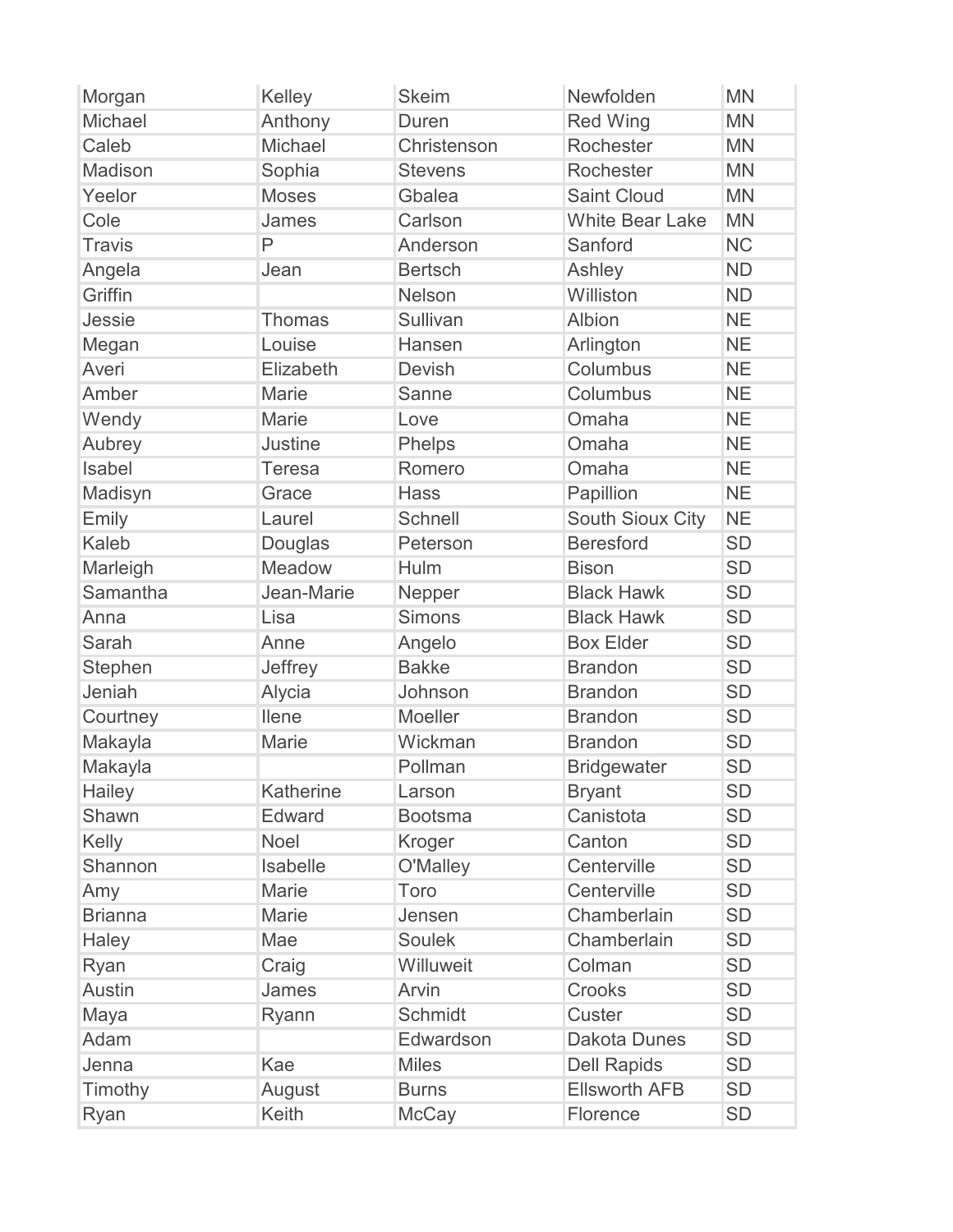| April           | Lynn          | Yantis            | <b>Ft Meade</b>    | <b>SD</b> |
|-----------------|---------------|-------------------|--------------------|-----------|
| Jackson         | <b>Robert</b> | Oliver            | Groton             | <b>SD</b> |
| Raquel          | Raye          | Leeper            | <b>Hartford</b>    | <b>SD</b> |
| Kerry           | Lee           | <b>Surring</b>    | Hermosa            | <b>SD</b> |
| <b>Heather</b>  | Nicole        | Hazen             | <b>Hot Springs</b> | <b>SD</b> |
| Rebecca         | Grace         | <b>Watkins</b>    | Hudson             | <b>SD</b> |
| Isabel          | Leigh         | Hanisch           | Humboldt           | <b>SD</b> |
| Benjamin        | Scott         | <b>Kulesa</b>     | Ipswich            | <b>SD</b> |
| Kyle            | Dean          | Yasgar            | Kimball            | <b>SD</b> |
| Lillianna       |               | <b>Sinclair</b>   | Lennox             | <b>SD</b> |
| Garrett         | Preston       | Adam              | Lesterville        | <b>SD</b> |
| Andrew          |               | <b>Nehlich</b>    | <b>Marion</b>      | <b>SD</b> |
| Melody          | Rain          | <b>Beaulieu</b>   | <b>McCook Lake</b> | <b>SD</b> |
| Kendra          | <b>Susan</b>  | <b>Schamber</b>   | <b>McCook Lake</b> | <b>SD</b> |
| Angela          | Rene          | Hoeke             | <b>Milbank</b>     | <b>SD</b> |
| Erin            | Margarette    | Schoellerman      | <b>Miller</b>      | <b>SD</b> |
| Madison         | Colleen       | Krall             | <b>Mitchell</b>    | <b>SD</b> |
| Jacob           | Michael       | Ridgway           | <b>Mitchell</b>    | <b>SD</b> |
| <b>Briley</b>   |               | <b>Buckley</b>    | North Sioux City   | <b>SD</b> |
| Kieran          | <b>Thomas</b> | Quinn             | Onida              | <b>SD</b> |
| <b>Michelle</b> | Janette       | O'Daniel          | Orient             | <b>SD</b> |
| Jeff            | Jacob         | <b>Hyke</b>       | Parkston           | <b>SD</b> |
| <b>Brad</b>     | Lee           | Pfeifle           | Philip             | <b>SD</b> |
| Halli           |               | <b>Drewes</b>     | Pierre             | <b>SD</b> |
| Mary            | <b>Teresa</b> | <b>Barry</b>      | <b>Rapid City</b>  | <b>SD</b> |
| Shay            | Michael       | Casey             | <b>Rapid City</b>  | <b>SD</b> |
| Rachel          | Ann           | <b>Davila</b>     | <b>Rapid City</b>  | <b>SD</b> |
| Anna            | G             | Dennis            | <b>Rapid City</b>  | <b>SD</b> |
| Amy             | Lynn          | <b>Henrickson</b> | <b>Rapid City</b>  | <b>SD</b> |
| <b>Danielle</b> | Rose          | <b>Hintz</b>      | <b>Rapid City</b>  | <b>SD</b> |
| Olivia          | Jade          | Hofmann           | Rapid City         | <b>SD</b> |
| Susan           | Marie         | Johnson           | <b>Rapid City</b>  | <b>SD</b> |
| Chance          | <b>Austin</b> | Kerner            | <b>Rapid City</b>  | <b>SD</b> |
| Kaelyn          | S.            | <b>McSherry</b>   | <b>Rapid City</b>  | <b>SD</b> |
| Darcy           | Jo            | Paschke           | <b>Rapid City</b>  | <b>SD</b> |
| <b>Kristene</b> |               | Rancour           | <b>Rapid City</b>  | <b>SD</b> |
| Jessica         | Lynn          | <b>Sutherland</b> | <b>Rapid City</b>  | <b>SD</b> |
| Jaxon           | Fate          | Thorson           | <b>Rapid City</b>  | <b>SD</b> |
| Mikenzie        | Lynn          | Winter            | <b>Rapid City</b>  | <b>SD</b> |
| Caleb           |               | Wirtz             | <b>Rapid City</b>  | <b>SD</b> |
| Abuor           | Peter         | Ajith             | <b>Sioux Falls</b> | <b>SD</b> |
| Rylei           |               | Andersen          | <b>Sioux Falls</b> | <b>SD</b> |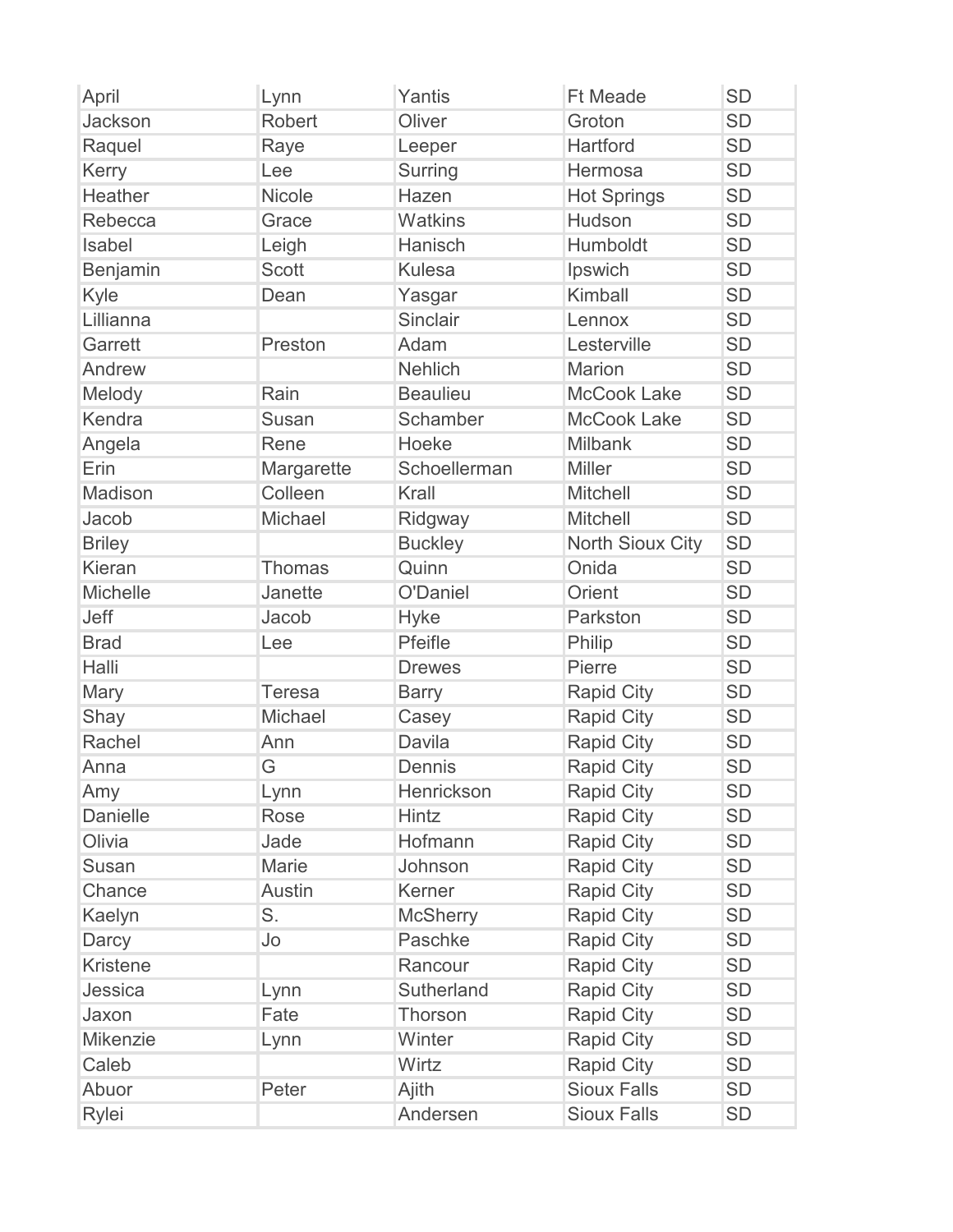| <b>Matthew</b> | Lawrence        | <b>Balk</b>     | <b>Sioux Falls</b> | <b>SD</b> |
|----------------|-----------------|-----------------|--------------------|-----------|
| Angelo         | Clayton         | Barbaruolo      | <b>Sioux Falls</b> | <b>SD</b> |
| Sarah          | Jane            | <b>Barnett</b>  | <b>Sioux Falls</b> | <b>SD</b> |
| Benjamin       | Alan            | <b>Bartling</b> | <b>Sioux Falls</b> | <b>SD</b> |
| Lauren         | Grace           | <b>Bickett</b>  | <b>Sioux Falls</b> | <b>SD</b> |
| Logan          |                 | <b>Bunkers</b>  | <b>Sioux Falls</b> | <b>SD</b> |
| <b>Mark</b>    | <b>Steven</b>   | <b>Burgess</b>  | <b>Sioux Falls</b> | <b>SD</b> |
| Alexander      | Elway           | Cook            | <b>Sioux Falls</b> | <b>SD</b> |
| Connor         | Young           | Corcoran        | <b>Sioux Falls</b> | <b>SD</b> |
| John           | Albert          | Dohn            | <b>Sioux Falls</b> | <b>SD</b> |
| Elizabeth      | Anne            | Duncan          | <b>Sioux Falls</b> | <b>SD</b> |
| Grace          | Ann             | Espicha         | <b>Sioux Falls</b> | <b>SD</b> |
| Aidan          | Douglas         | Evans           | <b>Sioux Falls</b> | <b>SD</b> |
| Caitlen        | Rae             | Evans           | <b>Sioux Falls</b> | <b>SD</b> |
| Heather        | <b>Marie</b>    | Evans           | <b>Sioux Falls</b> | <b>SD</b> |
| Lindsay        | Renee           | Farrell         | <b>Sioux Falls</b> | <b>SD</b> |
| <b>Sheila</b>  |                 | France          | <b>Sioux Falls</b> | <b>SD</b> |
| Jayde          | <b>Taylor</b>   | Gauer           | <b>Sioux Falls</b> | <b>SD</b> |
| Timothy        | William         | Hartman         | <b>Sioux Falls</b> | <b>SD</b> |
| <b>Bradley</b> | A               | <b>Hearst</b>   | <b>Sioux Falls</b> | <b>SD</b> |
| <b>Taite</b>   | Christopher     | Heinz           | <b>Sioux Falls</b> | <b>SD</b> |
| <b>Brock</b>   | James           | Hoyle           | <b>Sioux Falls</b> | <b>SD</b> |
| Elizabeth      | Wannie          | Ikeh            | <b>Sioux Falls</b> | <b>SD</b> |
| <b>Bashar</b>  | F.              | Ismael          | <b>Sioux Falls</b> | <b>SD</b> |
| Alan-Mark      | Kiryanov        | Iva             | <b>Sioux Falls</b> | <b>SD</b> |
| Sydney         | Dawn            | Jaureque        | <b>Sioux Falls</b> | <b>SD</b> |
| Daniel         | Leon            | Johnson         | <b>Sioux Falls</b> | <b>SD</b> |
| <b>Elyssa</b>  | Marie           | Johnson         | <b>Sioux Falls</b> | <b>SD</b> |
| Anna           | M               | Kern            | <b>Sioux Falls</b> | <b>SD</b> |
| <b>Matthew</b> | <b>Theodore</b> | <b>Kistler</b>  | <b>Sioux Falls</b> | <b>SD</b> |
| Troy           | Larry           | Knecht          | <b>Sioux Falls</b> | <b>SD</b> |
| Melynda        | Lane            | Knock-Parish    | <b>Sioux Falls</b> | <b>SD</b> |
| <b>Krishna</b> |                 | Koirala         | <b>Sioux Falls</b> | <b>SD</b> |
| <b>Matthew</b> | Levi            | Lammers         | <b>Sioux Falls</b> | <b>SD</b> |
| <b>Maria</b>   | <b>Theresa</b>  | Lehnen          | <b>Sioux Falls</b> | <b>SD</b> |
| Graham         | Elliot          | Leonard         | <b>Sioux Falls</b> | <b>SD</b> |
| Margaret       | Mae             | Lindner         | <b>Sioux Falls</b> | <b>SD</b> |
| John           | W               | <b>Merrill</b>  | <b>Sioux Falls</b> | <b>SD</b> |
| <b>Blan</b>    | Worku           | Meshessha       | <b>Sioux Falls</b> | <b>SD</b> |
| Catherine      | Lynn            | Montgomery      | <b>Sioux Falls</b> | <b>SD</b> |
| Megan          | Lynn            | Morgan          | <b>Sioux Falls</b> | <b>SD</b> |
| Daniel         | Hasem           | Murillo         | <b>Sioux Falls</b> | <b>SD</b> |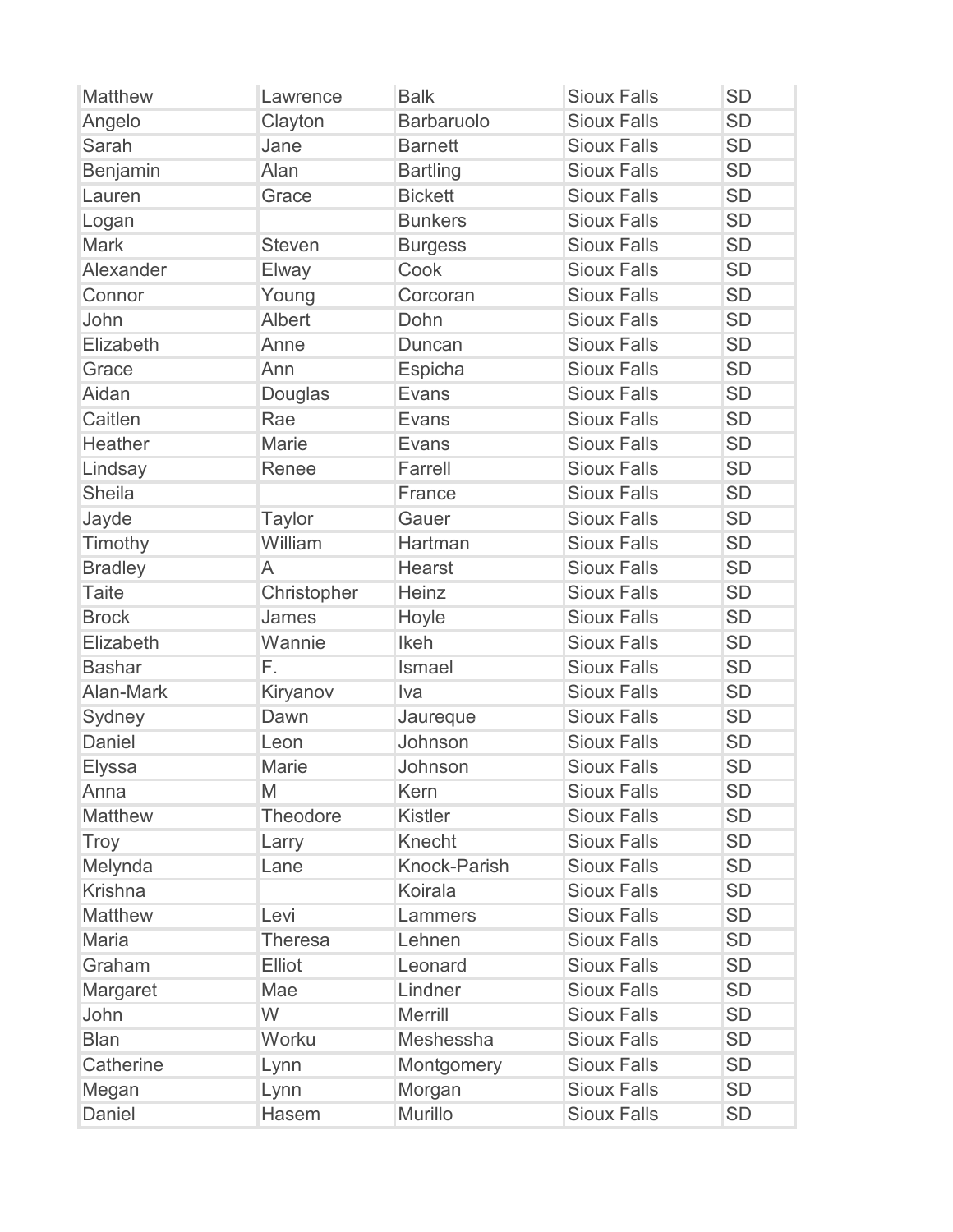| Cassidy         | <b>Nicole</b>         | <b>Mutchler</b> | <b>Sioux Falls</b> | <b>SD</b> |
|-----------------|-----------------------|-----------------|--------------------|-----------|
| <b>Brayden</b>  | <b>William Carter</b> | Nath            | <b>Sioux Falls</b> | <b>SD</b> |
| Vanessa         | Marie                 | <b>Needles</b>  | <b>Sioux Falls</b> | <b>SD</b> |
| Cristina        |                       | Pacheco         | <b>Sioux Falls</b> | <b>SD</b> |
| Kristi          | Lyn                   | Pribbenow       | <b>Sioux Falls</b> | <b>SD</b> |
| <b>Esther</b>   | <b>Maxine</b>         | Raasch          | <b>Sioux Falls</b> | <b>SD</b> |
| Haley           |                       | Reinholt        | <b>Sioux Falls</b> | <b>SD</b> |
| Maria           | Mae                   | <b>Risse</b>    | <b>Sioux Falls</b> | <b>SD</b> |
| Samantha        | Jo                    | <b>Rosse</b>    | <b>Sioux Falls</b> | <b>SD</b> |
| Nicole          | Ann                   | <b>Samuels</b>  | <b>Sioux Falls</b> | <b>SD</b> |
| Cody            | Troy                  | Schriever       | <b>Sioux Falls</b> | <b>SD</b> |
| Charlesetta     | Jenneh                | <b>Scott</b>    | <b>Sioux Falls</b> | <b>SD</b> |
| Karen           | Vanessa               | Simon           | <b>Sioux Falls</b> | <b>SD</b> |
| Janessa         | Jordyn                | <b>Storley</b>  | <b>Sioux Falls</b> | <b>SD</b> |
| Chelsey         | Rae                   | Stratmeyer      | <b>Sioux Falls</b> | <b>SD</b> |
| Amanda          | Lynn                  | Thaler          | <b>Sioux Falls</b> | <b>SD</b> |
| Laurra          | Ann                   | Thorson         | <b>Sioux Falls</b> | <b>SD</b> |
| <b>Bailey</b>   | Ann                   | Twite           | <b>Sioux Falls</b> | <b>SD</b> |
| Elese           | Anne                  | Vanotterloo     | <b>Sioux Falls</b> | <b>SD</b> |
| Meagin          | Joy                   | Vizecky         | <b>Sioux Falls</b> | <b>SD</b> |
| <b>Brittany</b> | Lea                   | Waldner         | <b>Sioux Falls</b> | <b>SD</b> |
| Katie           | Ann                   | Walker          | <b>Sioux Falls</b> | <b>SD</b> |
| Gayl            | Freeman               | Wulah           | <b>Sioux Falls</b> | <b>SD</b> |
| <b>Daniel</b>   |                       | Yanes           | <b>Sioux Falls</b> | <b>SD</b> |
| <b>Milkias</b>  | Ghirmay               | Zere            | <b>Sioux Falls</b> | <b>SD</b> |
| Jade            | Jordan                | Jolley          | Spearfish          | <b>SD</b> |
| Ashley          | Nicole                | Laman           | Springfield        | <b>SD</b> |
| <b>KaSandra</b> | Dawn                  | Dennard         | <b>Sturgis</b>     | <b>SD</b> |
| <b>Derek</b>    | David                 | Swain           | <b>Sturgis</b>     | <b>SD</b> |
| Alexia          | Ryan                  | Wright          | <b>Sturgis</b>     | <b>SD</b> |
| Lanisha         | Ree                   | Witkop          | Tea                | <b>SD</b> |
| Paige           | N                     | Eddy            | <b>Tyndall</b>     | <b>SD</b> |
| <b>Dustin</b>   | Micheal               | Johnson         | <b>Tyndall</b>     | <b>SD</b> |
| <b>Kiana</b>    | Leigh                 | <b>Simons</b>   | <b>Tyndall</b>     | <b>SD</b> |
| Trevor          | John                  | Allen           | Vermillion         | <b>SD</b> |
| Haley           | Aysha                 | Arens           | Vermillion         | <b>SD</b> |
| Garrett         | <b>Todd</b>           | <b>Bach</b>     | Vermillion         | <b>SD</b> |
| Sydney          | Victoria              | Cook            | Vermillion         | <b>SD</b> |
| Robert          | Edward                | Horton          | Vermillion         | <b>SD</b> |
| <b>Brady</b>    | <b>Nicholas</b>       | Katon           | Vermillion         | <b>SD</b> |
| Grace           | Pauline               | Kjelden         | Vermillion         | <b>SD</b> |
| Amanda          | Olivia                | <b>Miller</b>   | Vermillion         | <b>SD</b> |